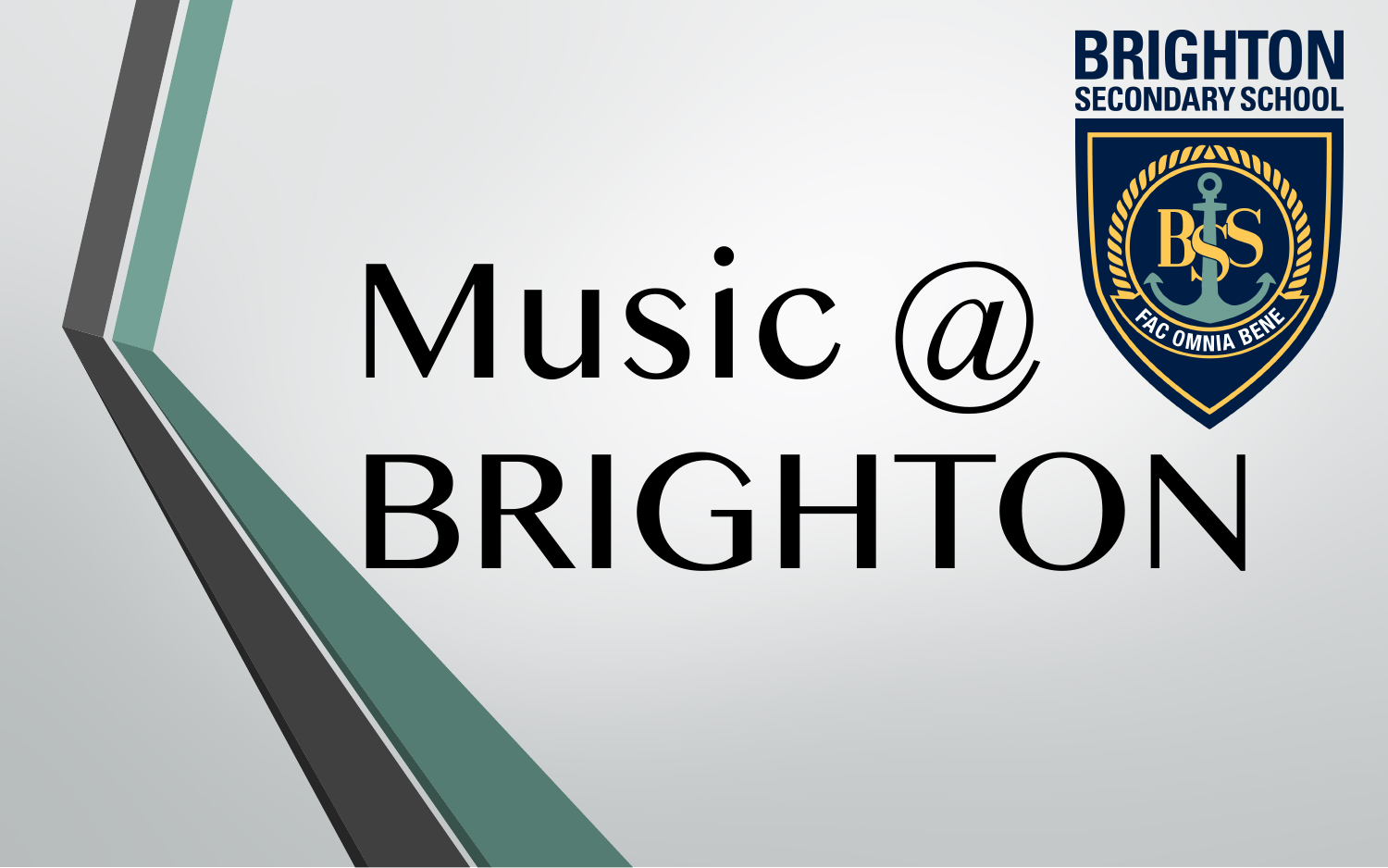

We would like to acknowledge the Kaurna people as the custodians of the lands and waters of the Adelaide region, on which we meet today. We pay respect to elders both past and present.

We acknowledge and respect the Kaurna people's cultural, spiritual, physical and emotional connection with their land, waters and community.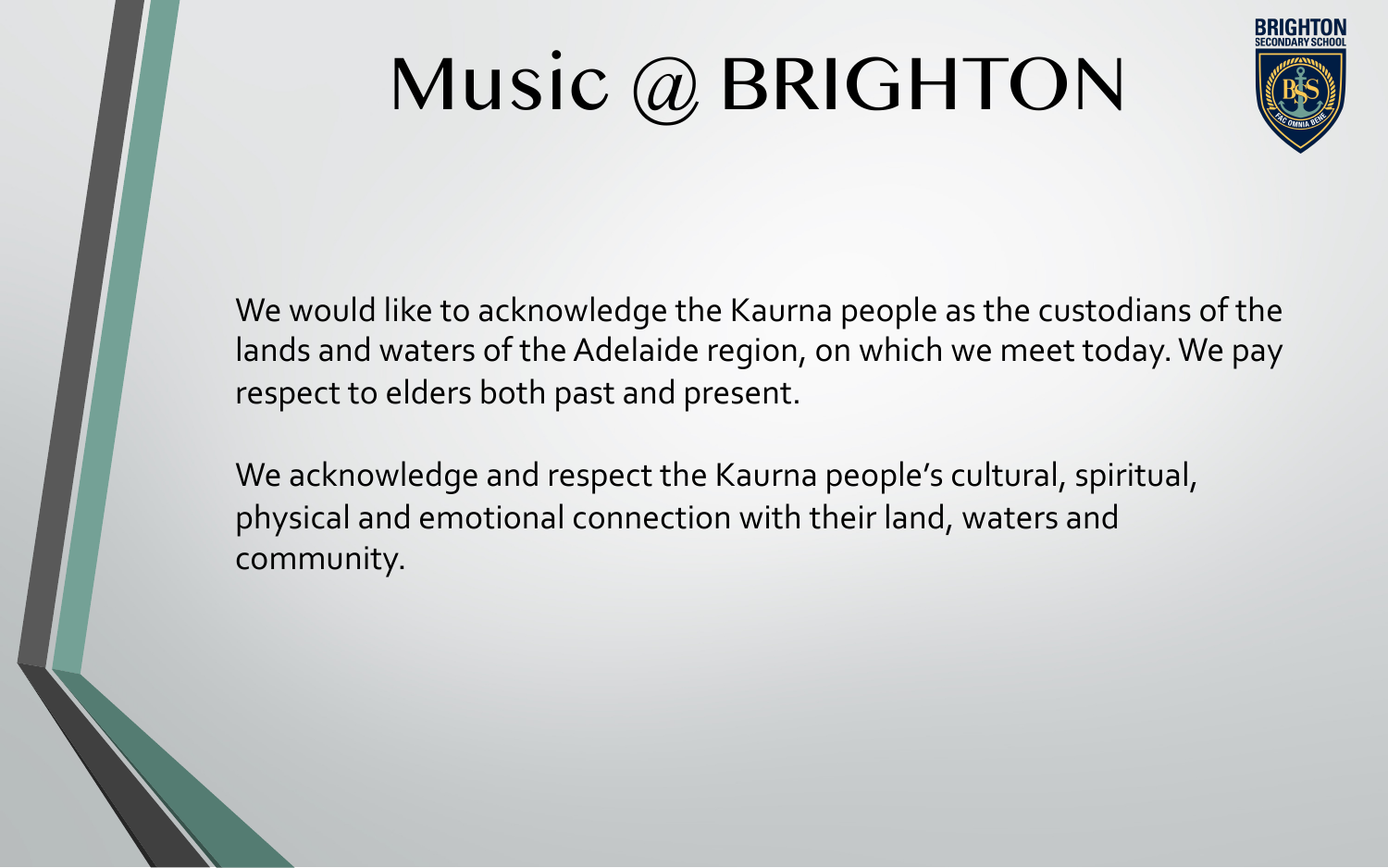

The Brighton Special Interest Music Centre offers unique opportunities for the study of music at secondary level through specialised staffing and resources.

The choral program is an integral component of the curriculum for all students in SIM and Core.

There is an international music tour every 2 years. On these tours, students perform, attend concerts, workshop with students from other schools, stay with homestay families and participate in culturally and musically enriching activities. Recent destinations have included China, Malaysia, Italy, Austria, Germany, the Czech Republic, Poland, Sweden, Finland and Norway.

At home, we maintain a very busy performing schedule, in this beautiful concert hall and in the community at venues including Government House, Brighton Jetty (for ANZAC Day), MINDA, West Terrace Cemetery, Festival Theatre, Pilgrim Uniting Church, Elder Hall, Adelaide Town Hall and Generations in Jazz, Mt Gambier.

We have a dedicated team of highly-skilled classroom, ensemble and instrumental staff striving to inspire students through the best possible music program.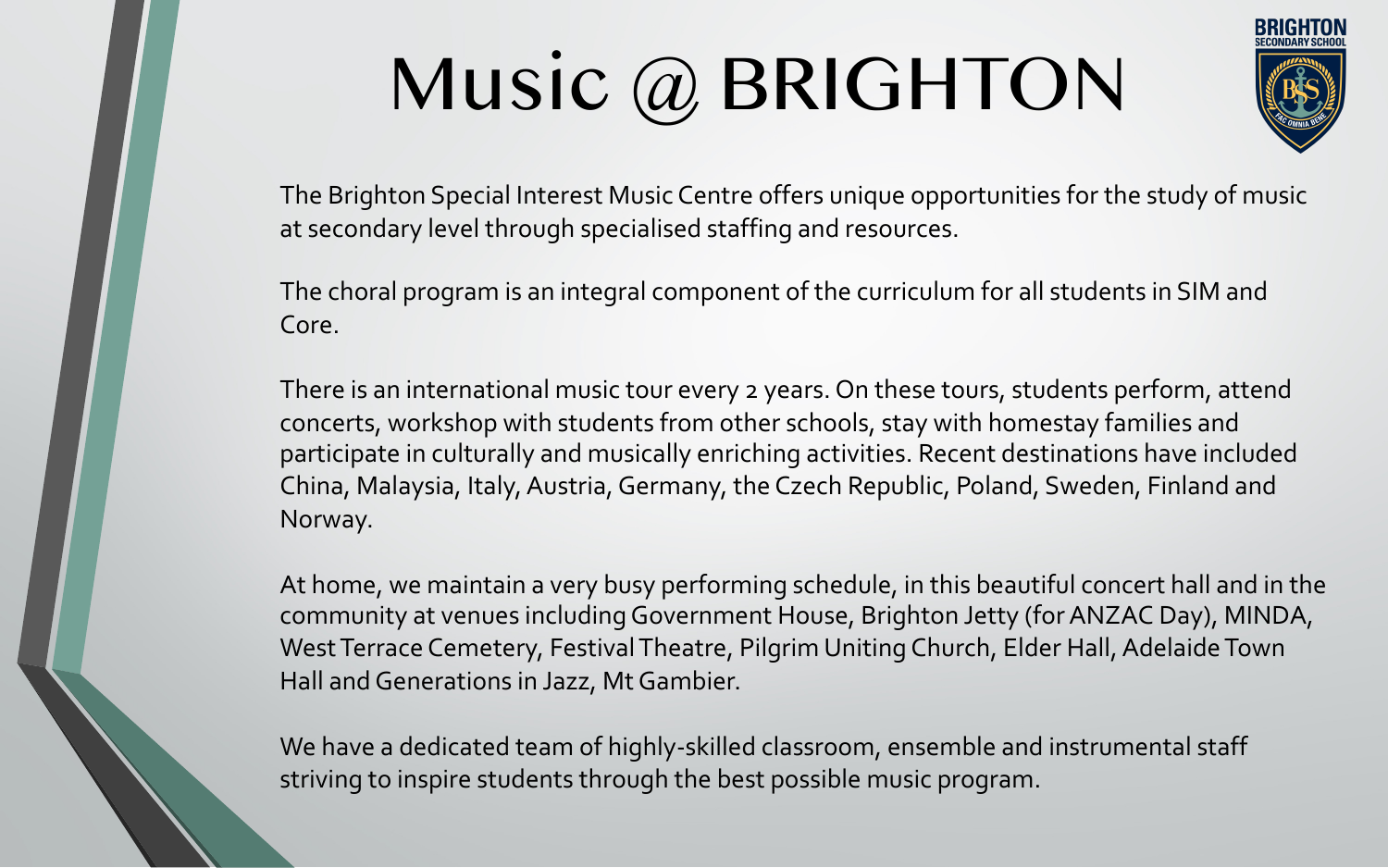

### **The Special Interest Music (SIM) program at Brighton Secondary School – a proven model over 45 years:**

- The dux of the school has been a music student 30 out of 35 times since 1989
- Music students represent approximately 12% of the school's population and 40% of the ATARs above 90
- The program has produced many world-class musicians and a significant proportion of music educators in SA
- Old Scholars typically maintain a lifelong love of and engagement in music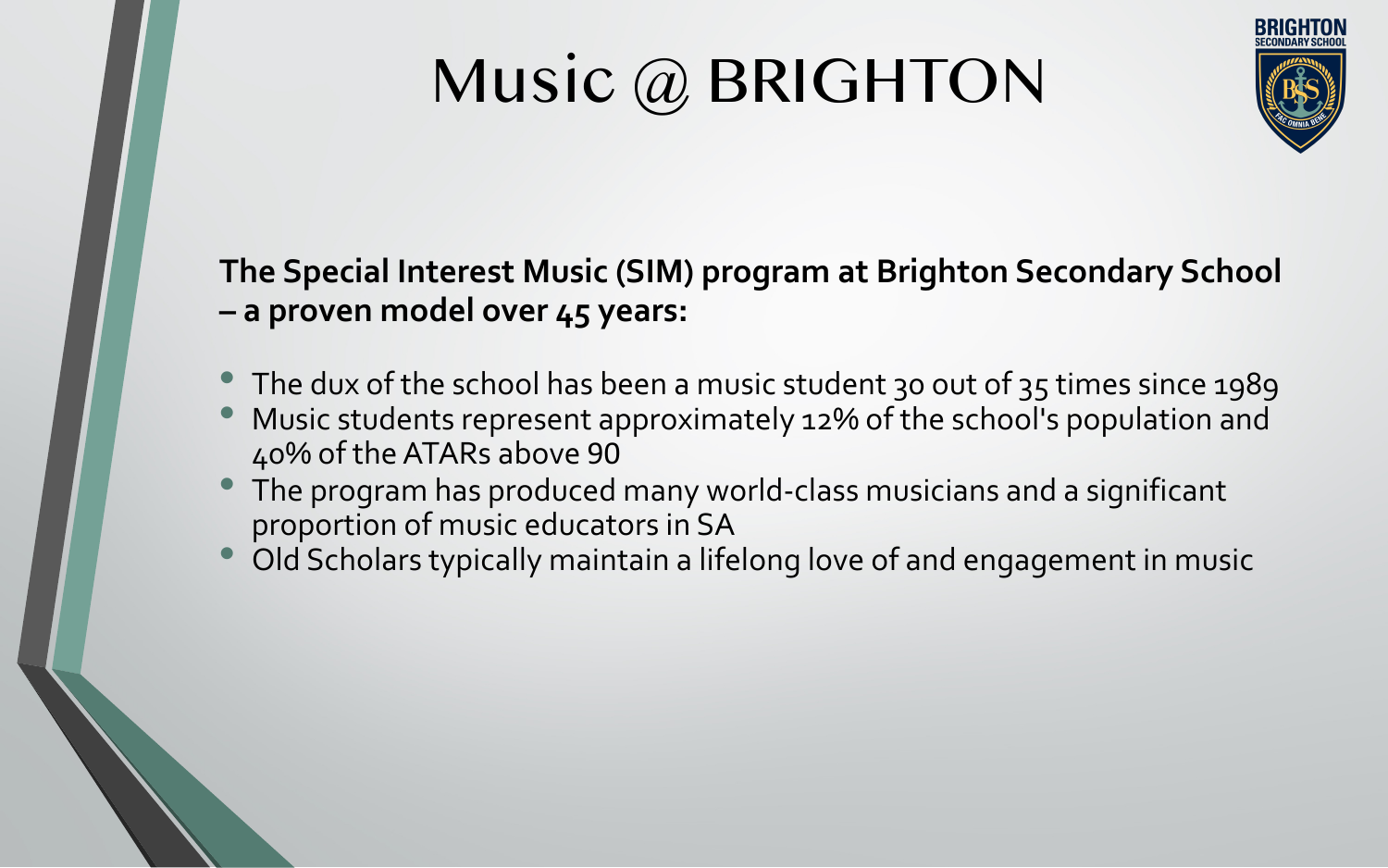

### **Subject offerings:**

- **Core Music** (in-zone students) 4 lessons per week for the full year
- **Special Interest Music** (entry by audition) includes the **Core Music** subject plus an additional 4 lessons per week of extension music content
- All Australian Curriculum compulsory subjects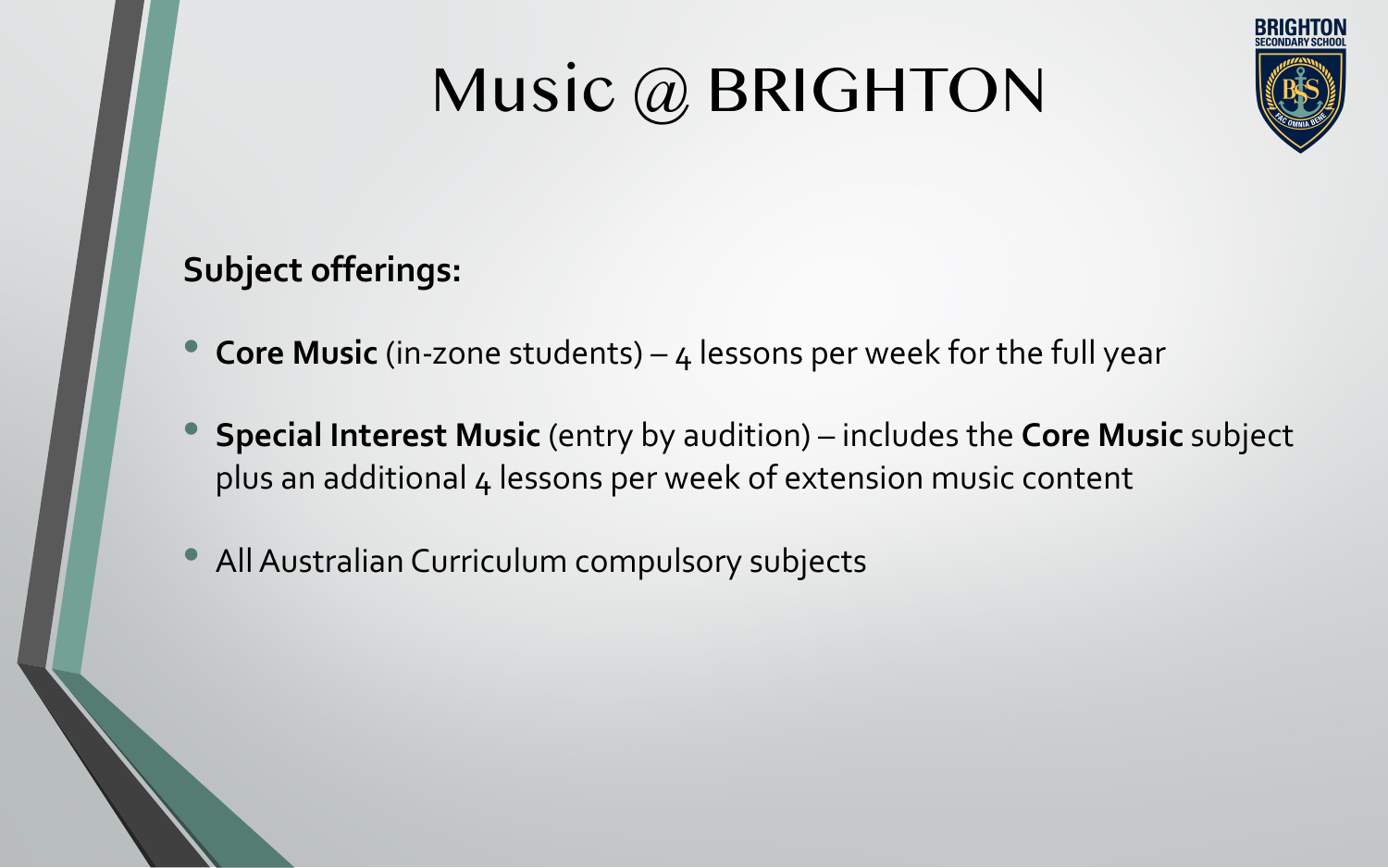

### **Core Music Curriculum:**

The following components form the basis of the curriculum for all music students:

- Ensemble performance
- Choral training
- Instrumental tuition
- Solo performance
- Musicianship studies
- Listening studies, score reading and analysis
- Music technology
- Composing & arranging
- **Improvisation**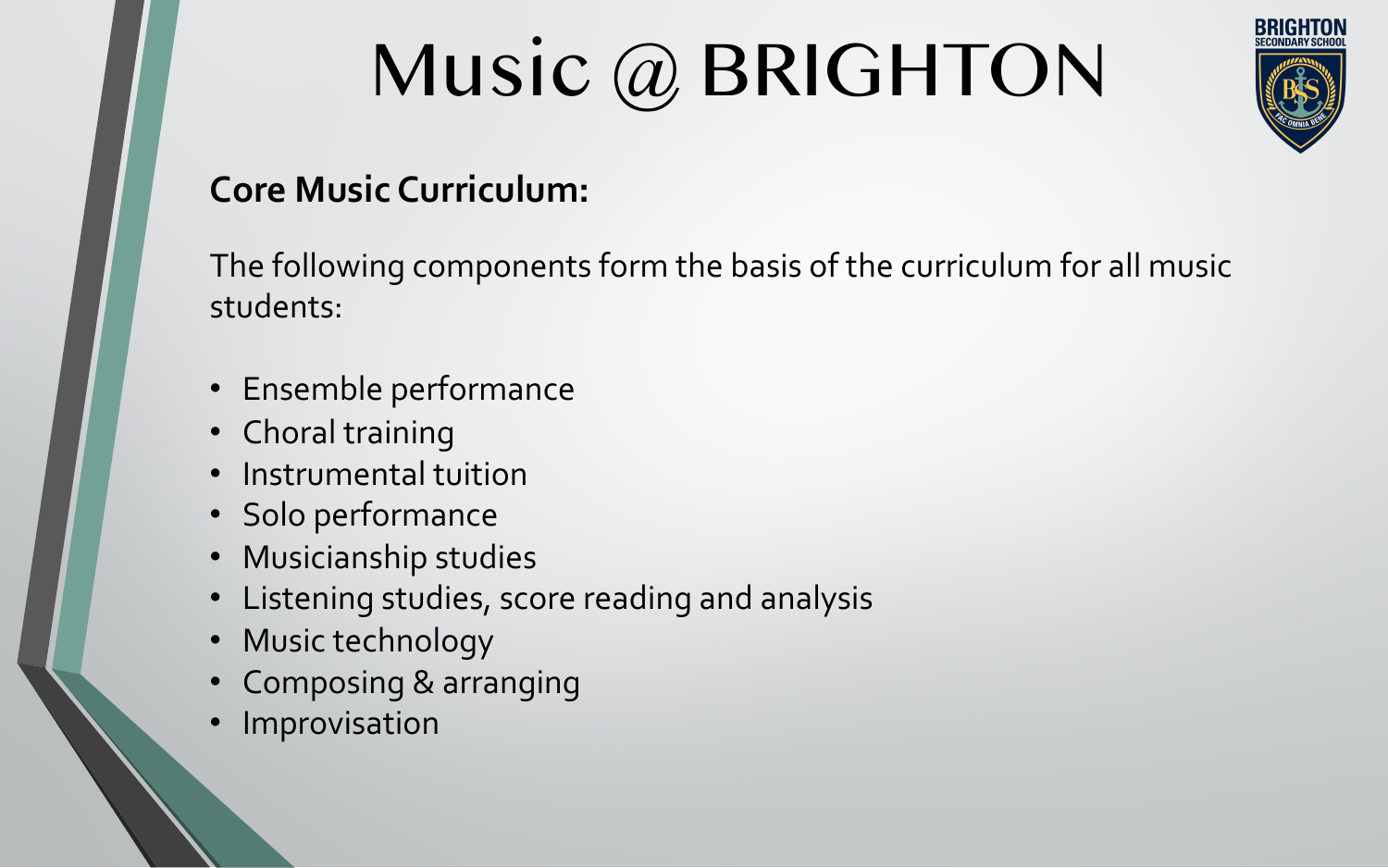

### **Special Interest Music Curriculum:**

Special Interest Music is an additional music subject available to selected students at each year level. It is a scholarship subject and entry is by merit selection.

#### **CONTENT**

- Composing and arranging
- Listening studies, score reading and analysis
- Solo performance
- Ensemble performance
- Study of a second instrument
- Keyboard studies
- **Improvisation**
- **Composition**
- **Listening**
- Keyboard
- Instrumental tuition  $(1^{st} 8 \ 2^{nd})$
- Music Technology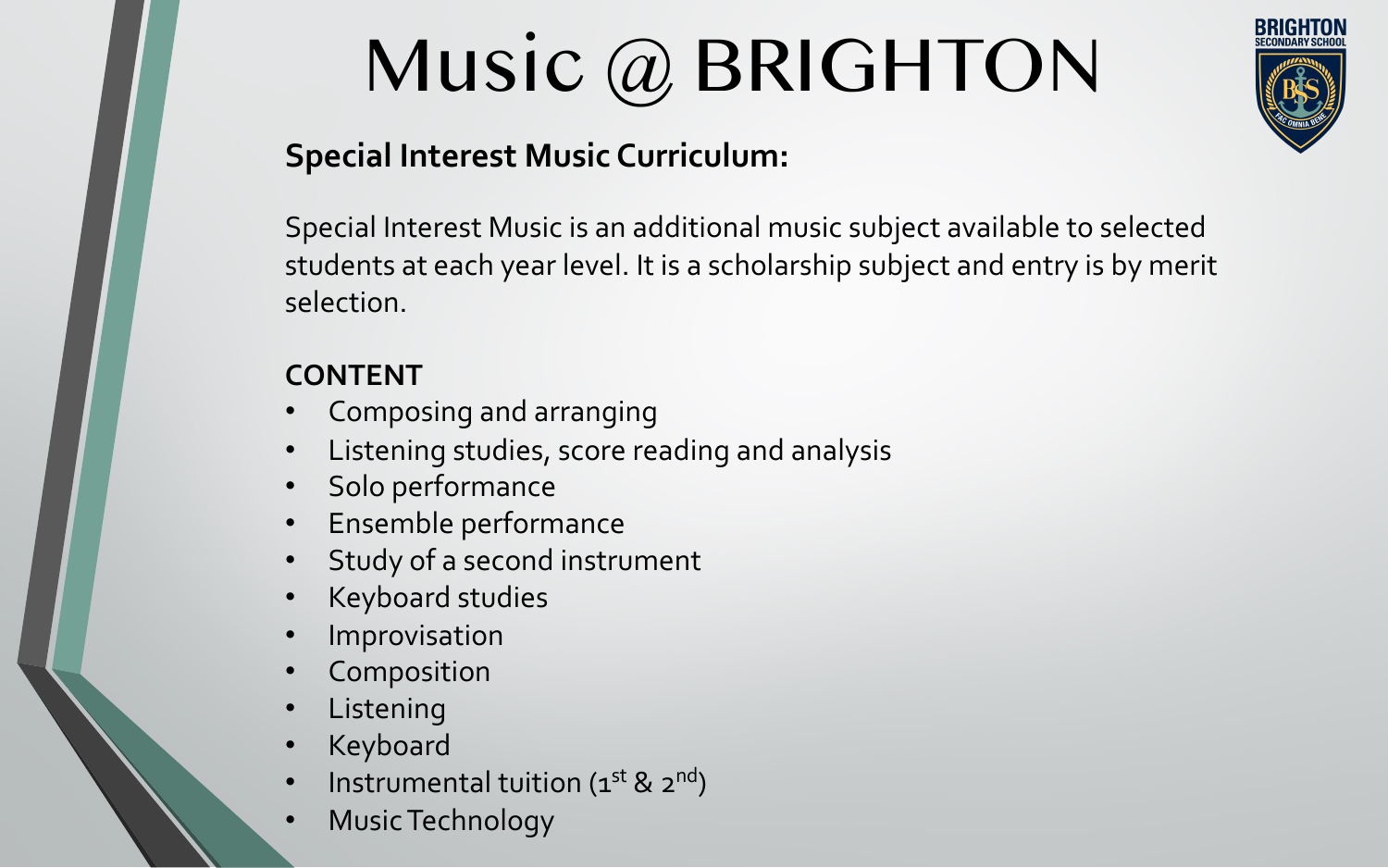

#### **Co-curricular Ensembles:**

Students in the music program have access to a wide variety of performance ensembles. Some are open to all students while others are via an audition process.

These include:

| Symphony Orchestra       | Sinfonia                                     | <b>Concert Band</b>   |
|--------------------------|----------------------------------------------|-----------------------|
| <b>Big Bands</b>         | Dixieland Band                               | Jazz Combo            |
| Salsa Band               | Improvisation ensembles Percussion Ensembles |                       |
| <b>Girls Choirs</b>      | <b>Boys Chamber Choir</b>                    | Jazz Choirs           |
| <b>Concert Choir</b>     | <b>Flute Ensemble</b>                        | <b>Wind Quintet</b>   |
| <b>Recorder Ensemble</b> | <b>Guitar Ensemble</b>                       | <b>Brass Ensemble</b> |
| <b>String Quartets</b>   |                                              |                       |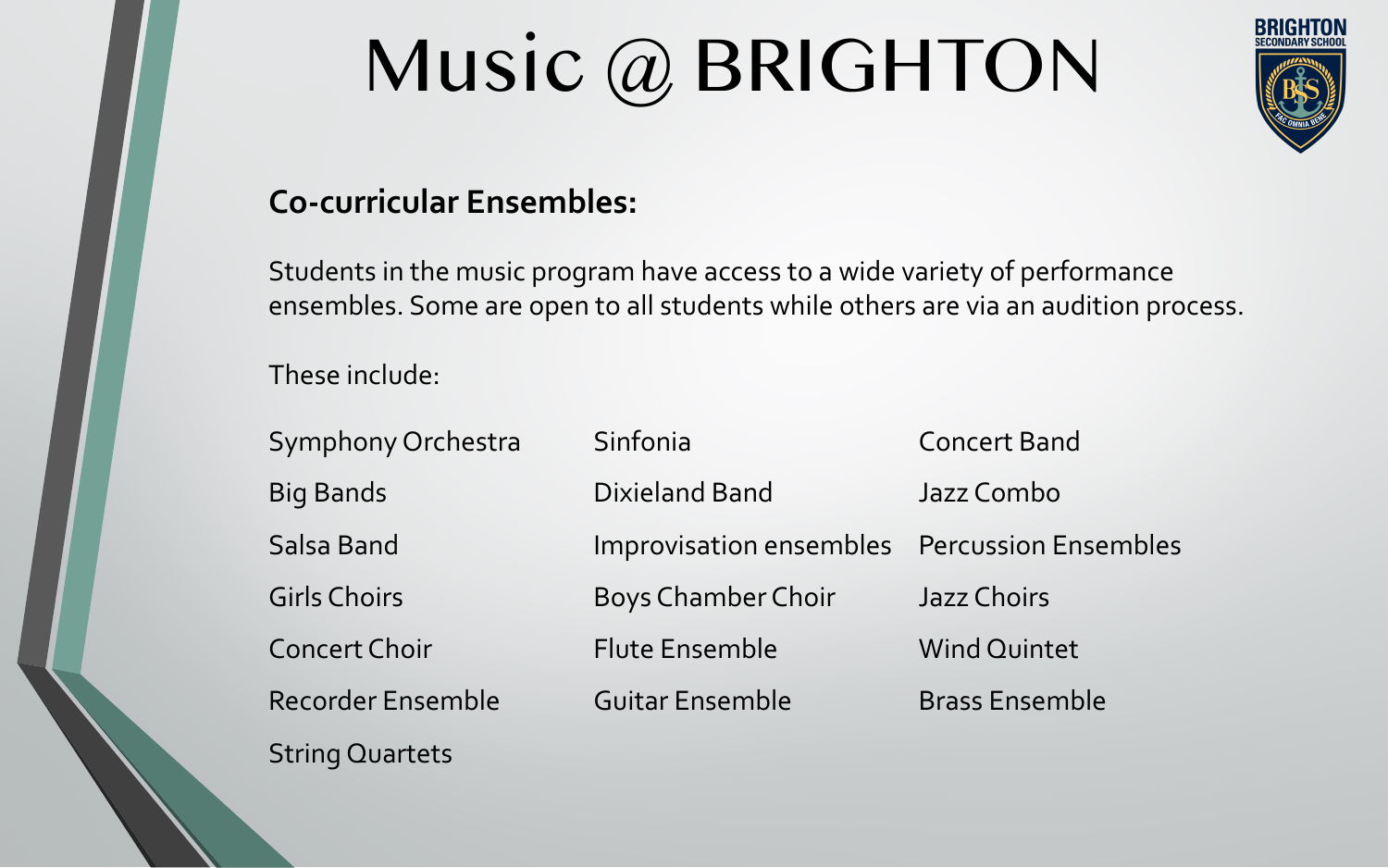

**Audition Process -** Part 1: Short-listing is **Thursday May 6** (year 6) **Friday May 7** (year 7)

Closing date for applications is **Friday April 30**.

The short-listing process consists of:

#### **Practical Musicianship Test**

Applicants are divided into groups and guided through a series of musical games and activities during which their musical aptitude is assessed by a panel.

#### **Aural test**

No prior knowledge of musical notation is required to complete this test.

#### **Individual Performance**

Applicants are asked to submit video recordings of 2 pieces of up to 3 minutes each (either on the same instrument or 1 piece on each instrument). Accompaniment is not required. Applicants must provide a copy of the printed music for the audition panel, if available.

A **portfolio** that includes recent school reports, evidence of commitment and achievement in musical and non-musical pursuits, and contact details of referees is also submitted by the above dates.

Successful applicants will proceed to Part 2: Audition and interview.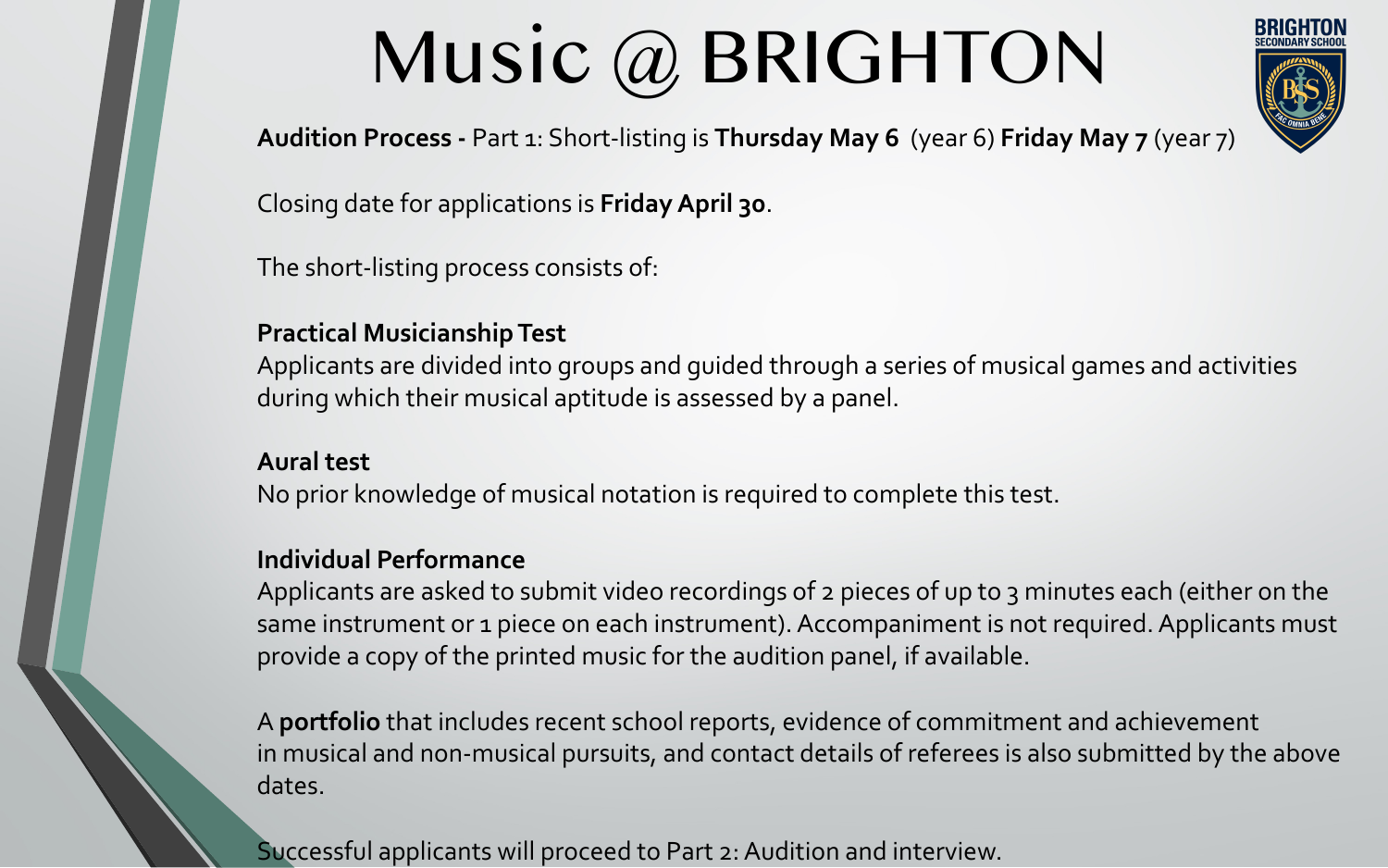

**Audition Process -** Part 2: Audition and interview

Dates:

- **Tuesday May 18** and **Wednesday May 19** (year 6)
- **Thursday May 20** and **Friday May 21** (year 7)

A parent/guardian must be present for this part of the process.

The audition consists of:

#### **Performance**

Applicants present two pieces of music (the piece presented in Part 1 may be presented again). If the applicant plays more than one instrument, one piece may be presented on each instrument. Applicants are asked to bring piano accompaniment (accompanist supplied by the school) or backing tracks, unless the pieces are unaccompanied.

#### **Interview**

The audition panel consists of the Head of Music from Brighton Secondary School, a representative from another Special Interest Music Centre, and may include other school personnel.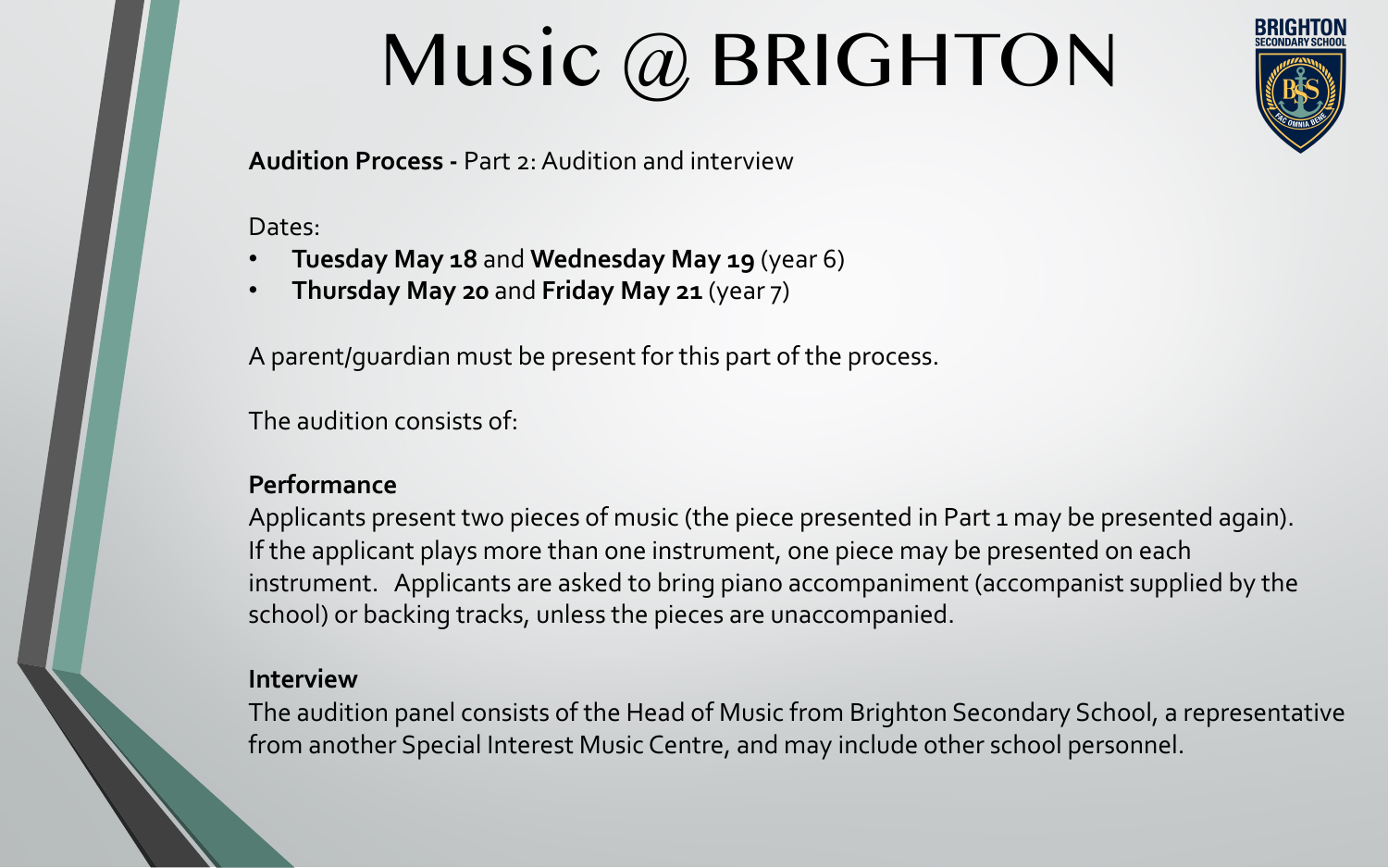

#### **Benefits of the Music Program**

- The opportunity to study music with students who have similar interests and abilities
- Tours intrastate, interstate and international
- Perform at a high musical level in a large variety of ensembles
- Access to all BSS co-curricular activities e.g. F1, debating, Knock-out Sports

#### **Benefits of the SIM Program**

Successful applicants into the Special Interest Program will receive the following benefits:

- Right of entry into Brighton Secondary School from out of zone
- Reimbursement of private tuition fees up to \$450.00 per year (conditions apply)
- Opportunity to study a second instrument
- Opportunity to draw on the expertise of a highly-skilled team of music educators
- Opportunity to study music with other students of high musical aptitude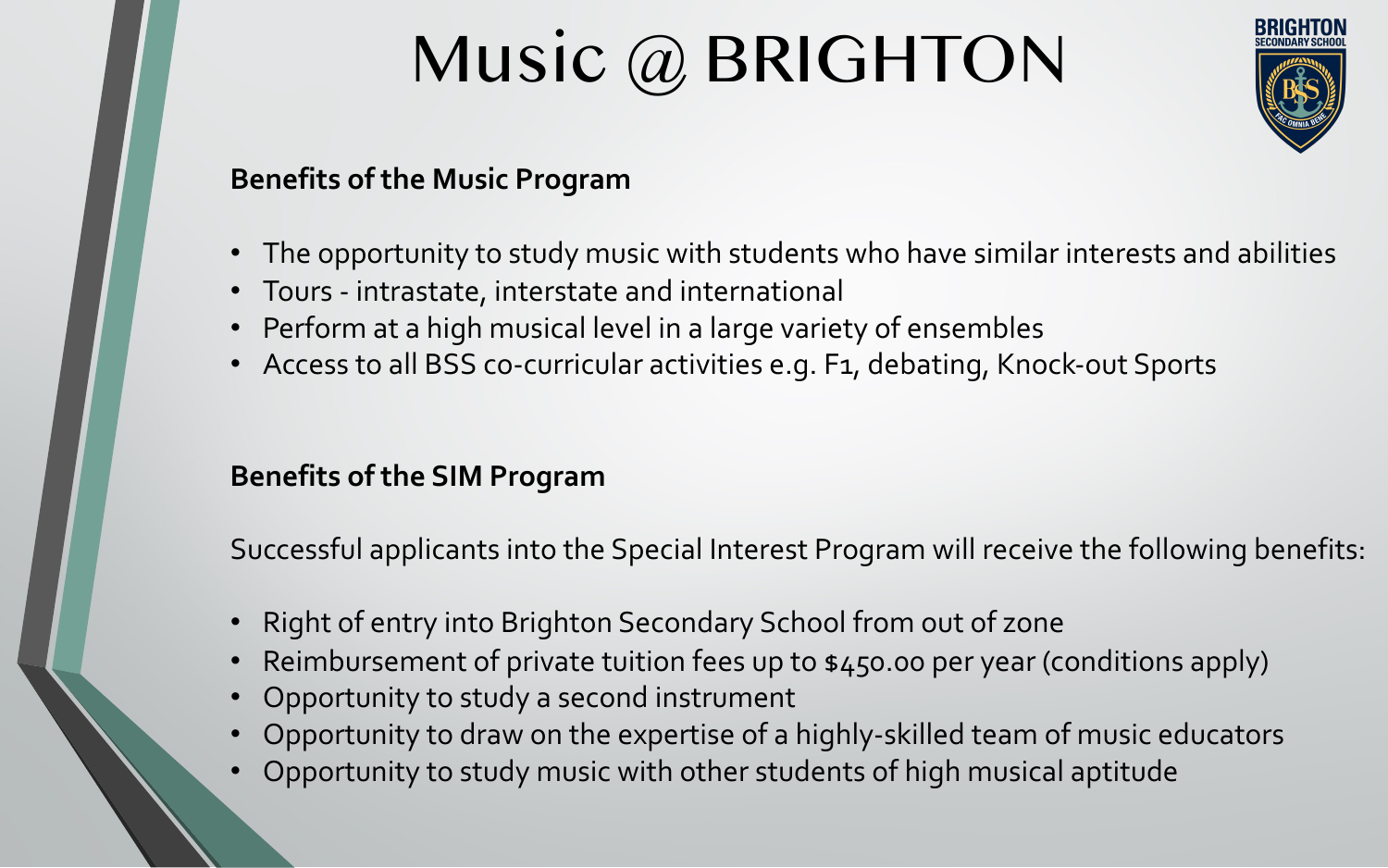

### **Expectations**

It is expected that all successful students in the Special Interest Music program will:

- Fully commit to the school's expectations
- Study music to SACE Stage 2 (year 12)
- Participate in co-curricular ensembles (as per Ensembles Policy)
- Attend co-curricular rehearsals and performances as required (lunchtime, before & after school plus occasional weekend and school holiday commitments)
- Give priority to school music activities where a conflict arises with outside activities
- Wear correct uniform for all performances (as per Uniform Policy)
- Demonstrate a good work ethic in all subjects across the school
- Develop high level communication and organisational skills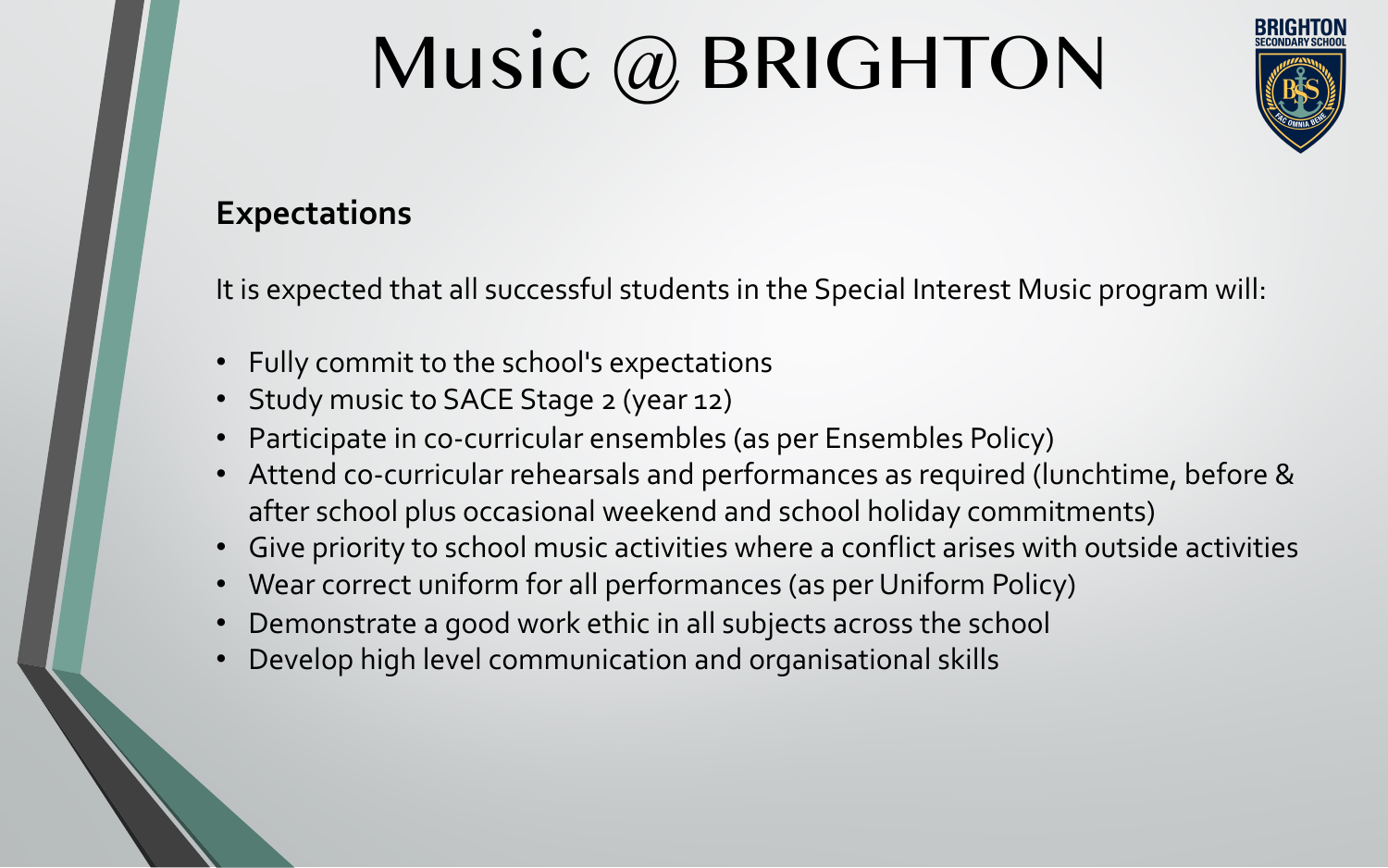

**F.A.Q.**

- How many instruments does my child have to play to audition for the program?
- Who chooses and what is the purpose of a second instrument?
- Do you need to be able to read music to audition?
- Do you need to have taken exams (practical or theory) before entering the program?
- How many positions are available?
- How long should my pieces be?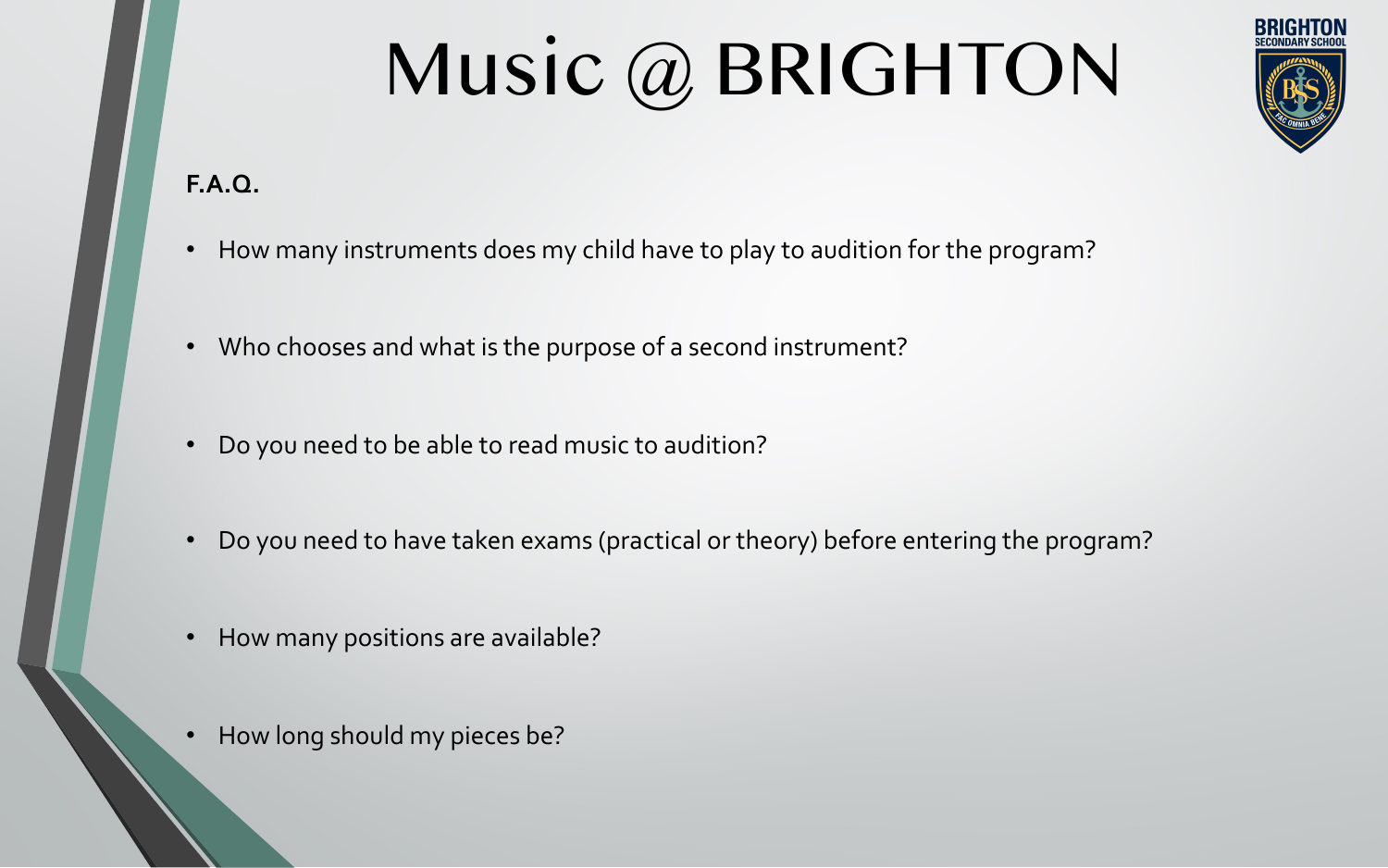

**F.A.Q.**

- Do I need my own instrument?
- Can I apply for the other Brighton Special Interest programs?
- Do I have to sing in a choir?
- Do I have to perform in front of other students?
- Can my child continue with their current private teacher?
- What co-curricular ensembles can I join and how?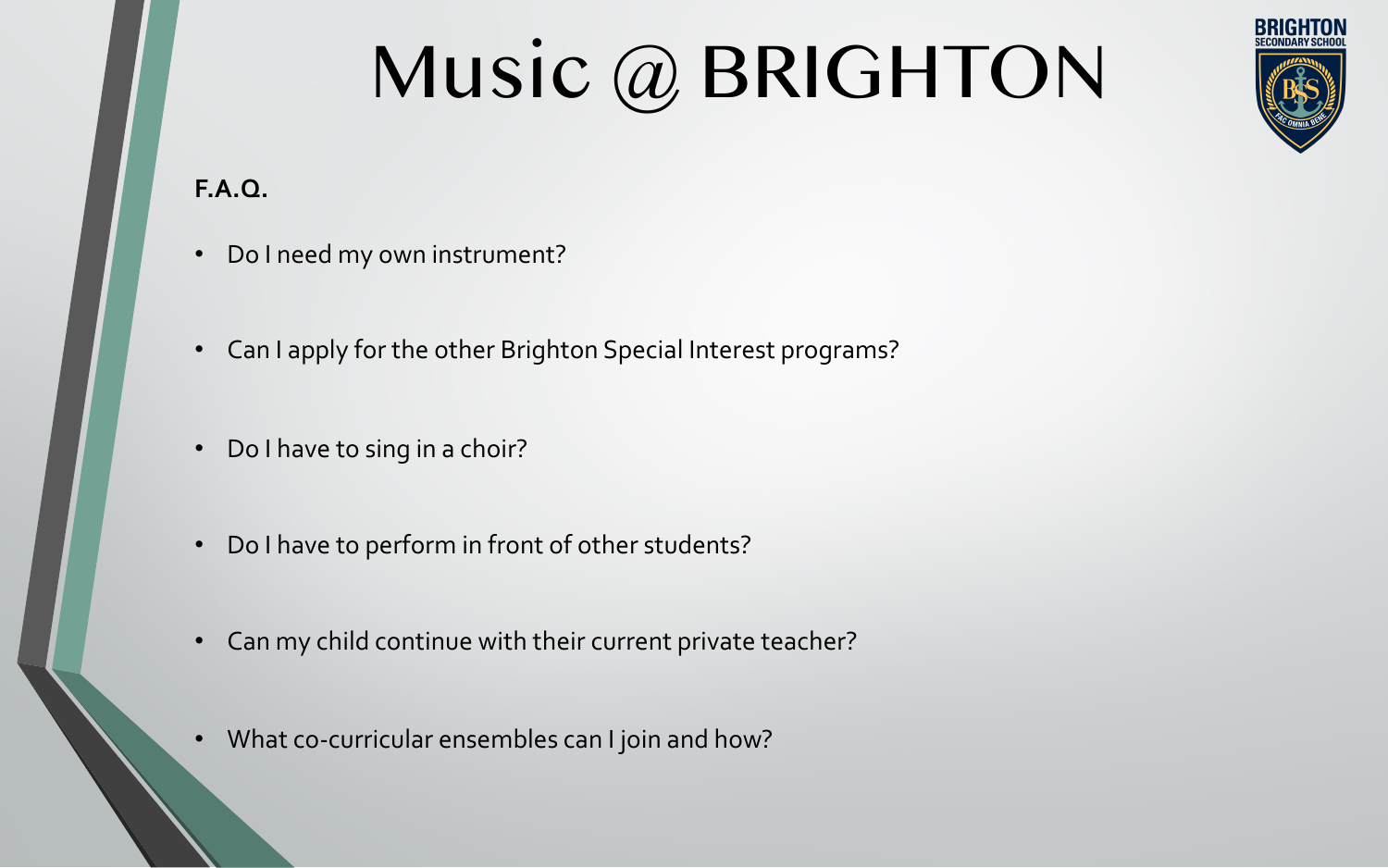

**F.A.Q.**

- Will my child be required before and after school?
- Does my child need a certain level of music theory?
- Will I need a special performance uniform?
- What happens if my student is overcome by nerves during the audition process?
- What do I need to wear for the shortlisting day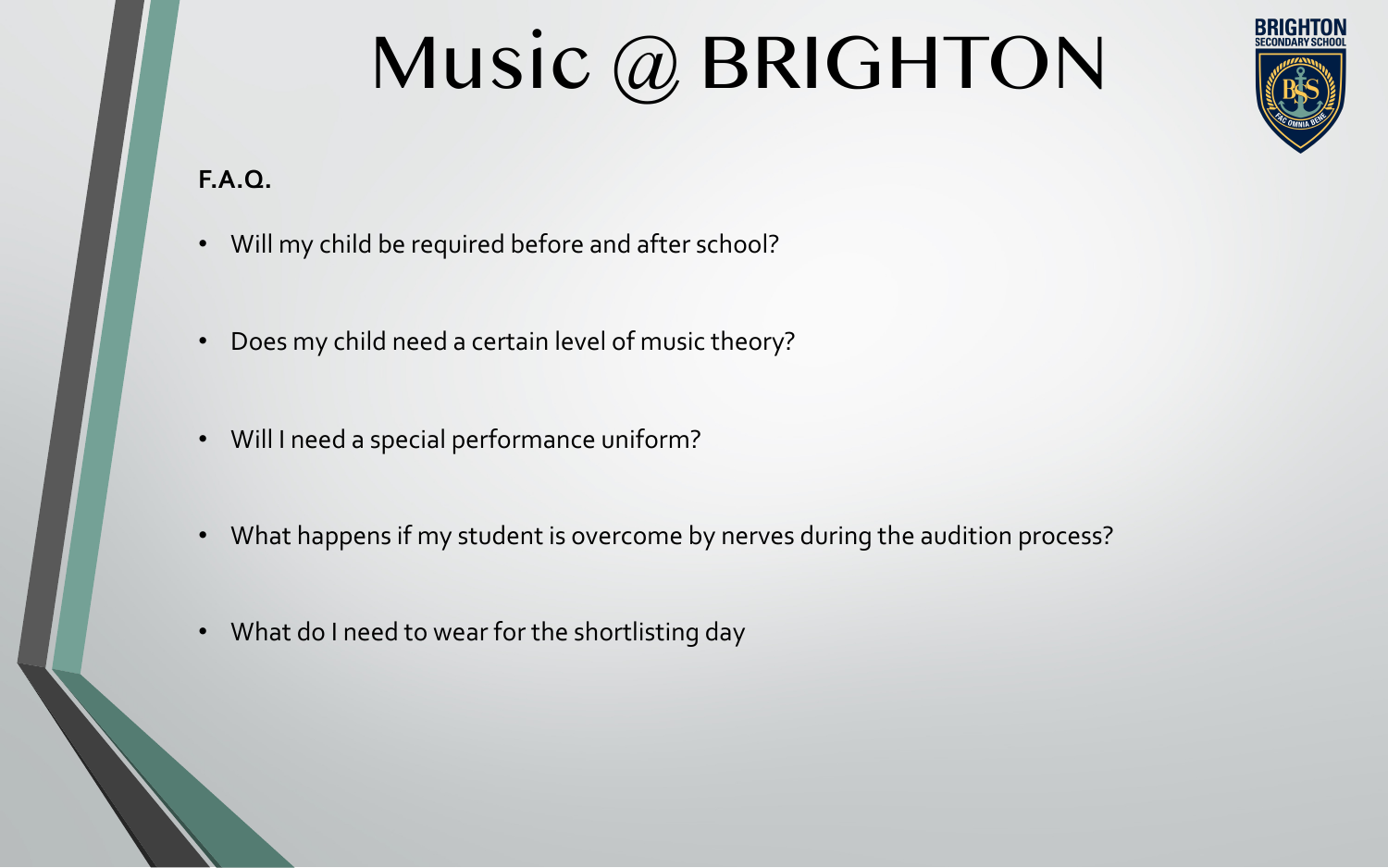

Music Website- http://music.brighton.sa.edu.au



#### Welcome

This site is for students, parents and staff involved in the Music programs at Brighton Secondary School in South Australia.

#### **Old Scholars**

#### **Music Parents Support Group**



Search

 $\hbox{\tt Q}$ 



Noteflight is one of many software packages used by our students in lessons



A large number of Music students from Brighton Secondary School

The Music Parents Support Group was formed to